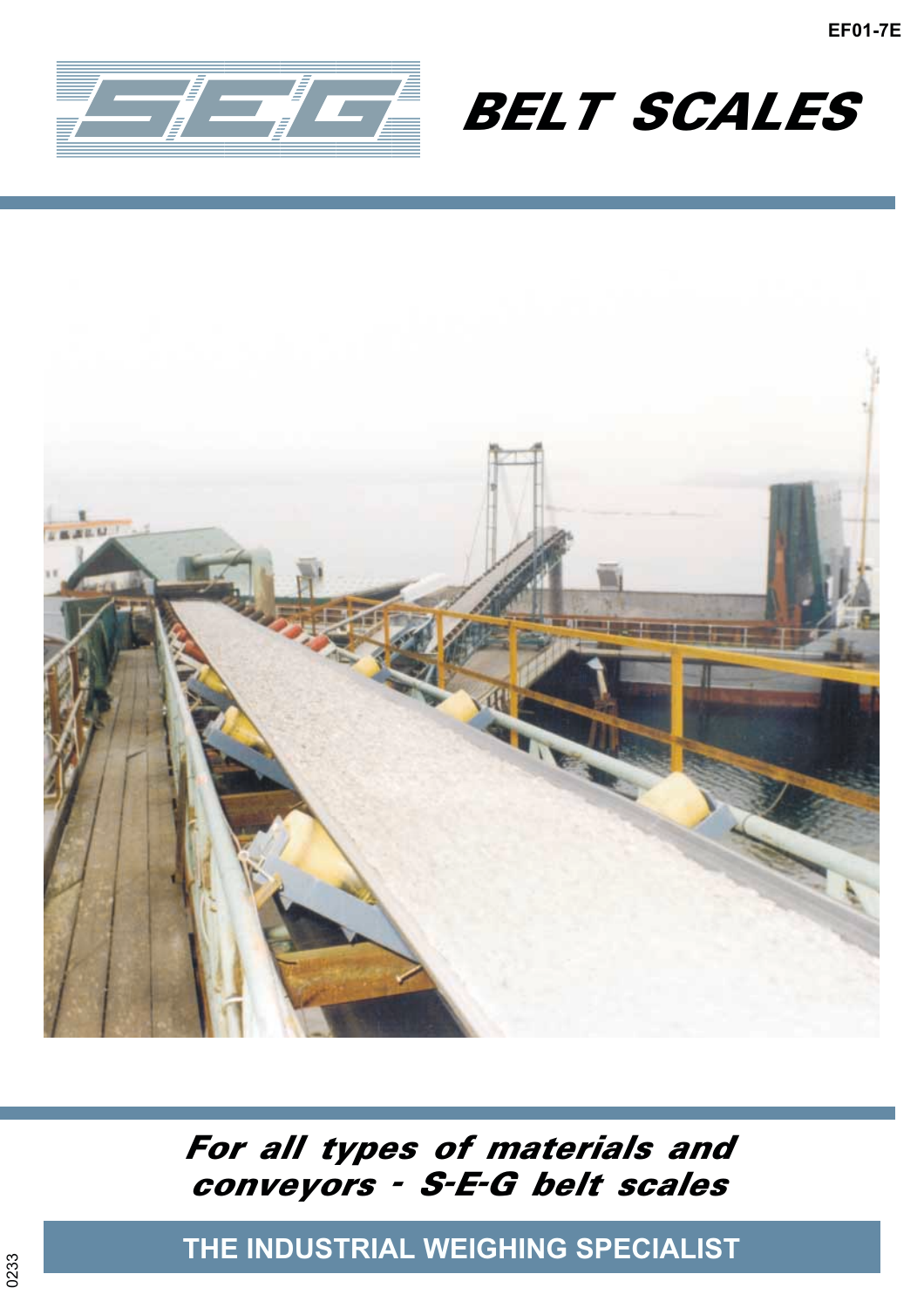## BELT SCALES FROM S-E-G

**When material can be conveyed on a belt it can also be weighed - rock, wood chips, oranges, fish or whatever. Belt scales from S-E-G are used in more than 30 countries. Rugged, dependable scales for heavy duty use. Over 10 000 delivered scales have taught us everything there is to know in conveyor weighing.**

#### Reliable

Robust design with few moving parts for minimum maintenance, long life and good economy.

#### **Accurate**

From simple flows to precision weighing. Available in all EU certification classes.

#### Easy to use

Clear information in plain text, alarm- and control signals and intelligent automatic calibration.

#### **Modular**

Standardized modules for short delivery time, simple installation and safe spare part availability.

#### Belt Weighing Unit

- Simple installation with minimum conveyor intervention.
- Adjustable to existing belt profiles.

Measures the speed of the belt.

Can measure directly on the belt or on conveyor idler.

- Patented design eliminates side- and friction forces.
- Built in overload protection.
- Heavy duty load cell in protected location.
- Standard units for 400 2 500 mm belt width.
- With precision idler set or used with existing idler set.

#### Control Console

 From simple flow to advanced systems with regulator, load out and control.

• Connects 1 - 4 weighing units and tachometer.

Stainless steel enclosure.

- Flush prof user panel with large keys.
- Clear alfanumeric text display.
- Built in functions for alarm, control and calibration.
- Interfaces with regulators, printers and computers.
- Stainless steel enclosure for wall or panel mount.

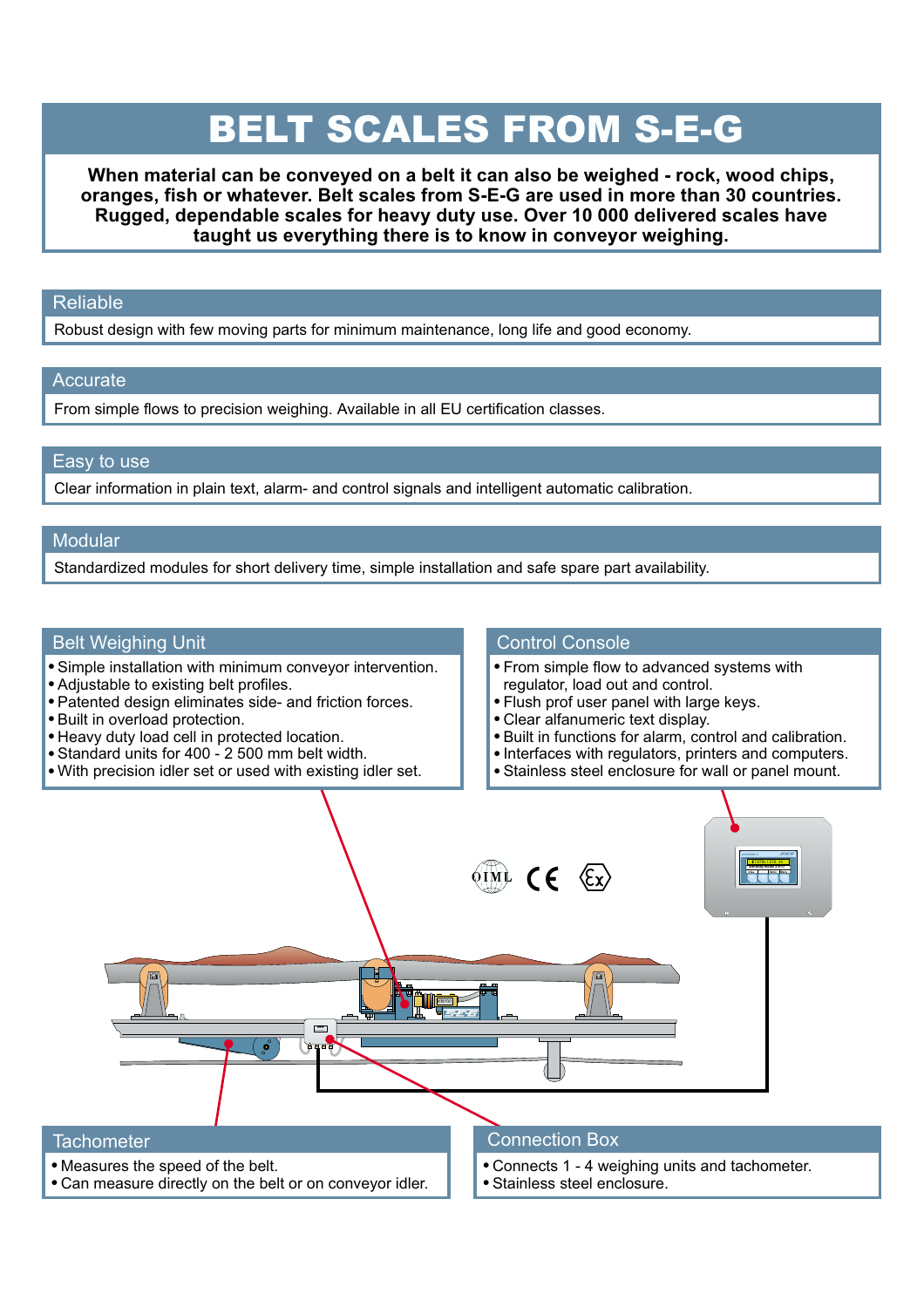

Materials loaded into vehicles, ships etc. are often in predetermined quantities, verified with delivery notes. Weighing units can be installed in any ordinary



Weighing units can be installed in any ordinary<br>conveyor with minimal disruption of operation.



The number of weighing units are selected to suite accuracy requirements.



For smaller quantities complete ready-for-use conveyors are available in various configurations, including stainless steel and enclosed version.



The systems T and Z provides computerized control of weighing. Rugged design and reliable performance makes them ideal for belt scale applications